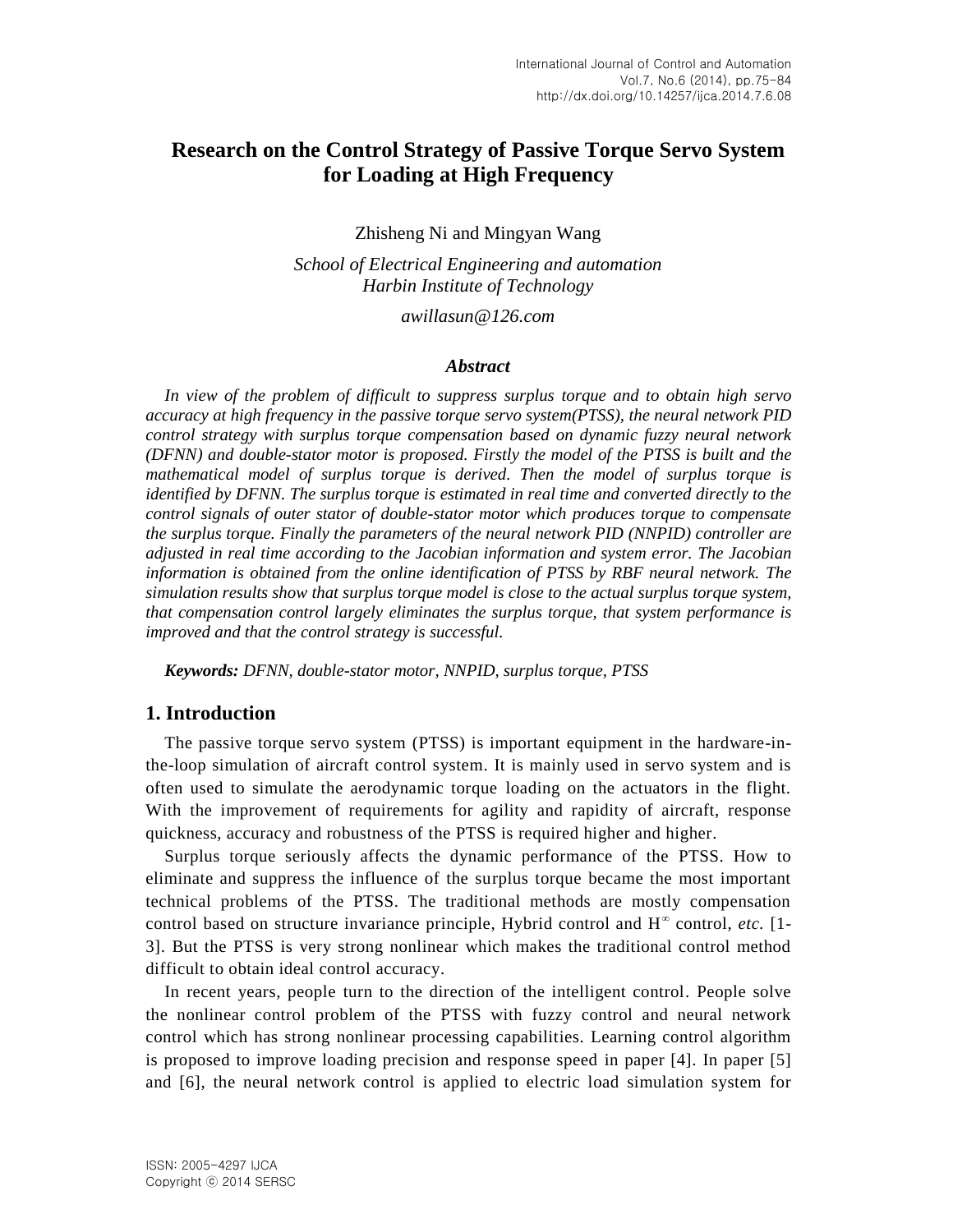eliminating the influence of the surplus torque. Paper [7] proposes a neural network control algorithm based on the Cerebellum Model Articulation Controller (CMAC) in the PTSS. But when these methods are applied to torque loading at the high frequency, the control effect is not ideal.

This paper designed a new method to eliminate surplus torque of PTSS through the identification of surplus torque model and double-stator compensation control. The surplus torque model is identified by DFNN. The double-stator motor whose inner stator produces torque to track the desired torque and outer stator produces torque to compensate the surplus torque is used as load motor. System adopts the neural network PID control strategy to achieve good control accuracy.

## **2. PTSS Structure**

Electric load simulator is a typical PTSS with position disturbance, consisting of loading motor, PWM drives, sensors and controllers.



**Figure 1. PTSS Structure**

As shown in Figure 1, bearing motor (servos) as the loaded object connects the loading motor directly with rigid shaft. In the loading process, signals of torque and angle sensor go through the converter and enter the controller. In accordance with the simulation computer instruction, the controller outputs signals which drive the PWM driver to control output torque of the loading motor.

Double-stator permanent magnet brushless DC motor is used as the loading motor. The two stator windings could be independently controlled to load and compensate torque [9].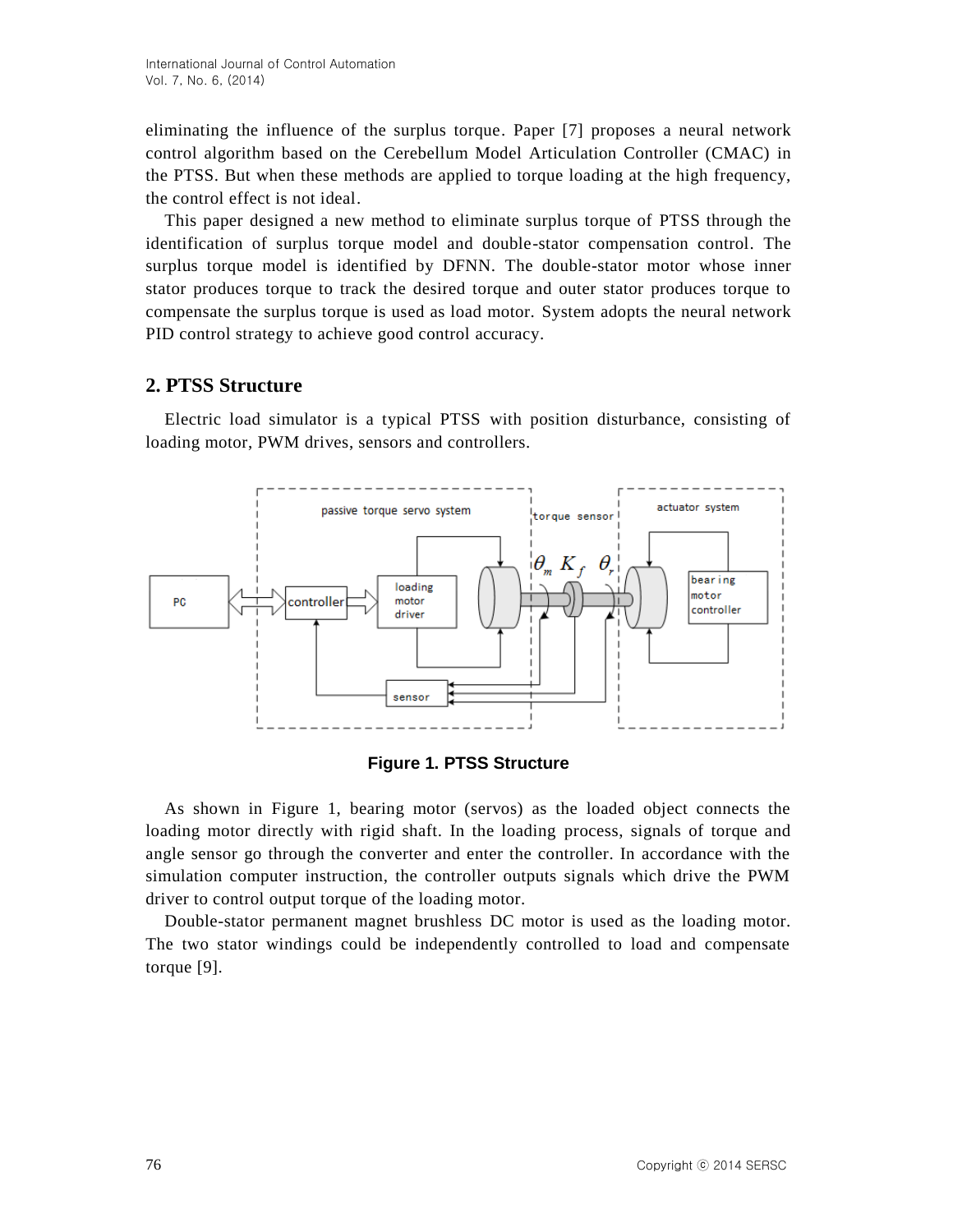

**Figure 3. Double-stator Motor Drive Structure**

From [10], we can obtain the load torque output of PTSS which can be described as  $K_{\alpha}K_{\alpha}U(s) - (L J s^3 + R J s^2 + K K_{\alpha} s)K_{\alpha}\theta(s)$ 

], we can obtain the load torque output of PTSS which can be described as  
\n
$$
T_L(s) = \frac{K_T K_f U_m(s) - (L_m J_m s^3 + R_m J_m s^2 + K_e K_T s) K_f \theta_r(s)}{L_m J_m s^3 + R_m J_m s^2 + (K_e K_T + L_m K_f) s + R_m K_f}
$$
\n(1)

Here  $K_T$  is motor torque coefficient,  $K_f$  is torque sensor coefficient,  $L_m$  is inductance coefficient,  $R_m$  is armature resistance,  $J_m$  is the rotational inertia of motor,  $K_e$  is the back emf coefficient,  $U_m(s)$  is armature voltage,  $\theta_r(s)$  is angular position of servos,  $T_{L}(s)$  is torque output of PTSS.

There is no clear definition for surplus torque. In general, surplus torque is the torque output which is produced because of the movement of servos when given torque is zero. So when  $U_m(s) = 0$ ,  $T_s(s) = T_L(s)$ . Here  $T_s(s)$  is surplus torque. From (1), we get the transfer

function from surplus torque to angular position as  
\n
$$
\frac{T_s(s)}{\theta_r(s)} = \frac{-s(L_m J_m s^2 + R_m J_m s + K_e K_T)K_f}{L_m J_m s^3 + R_m J_m s^2 + (K_e K_T + L_m K_f) s + R_m K_f}
$$
\n(2)

From (2), we can see that surplus torque is related to the angular velocity, acceleration and jerk of servos. The surplus torque has nothing to do with the control of loading motor. This provides the basis for the surplus torque compensation.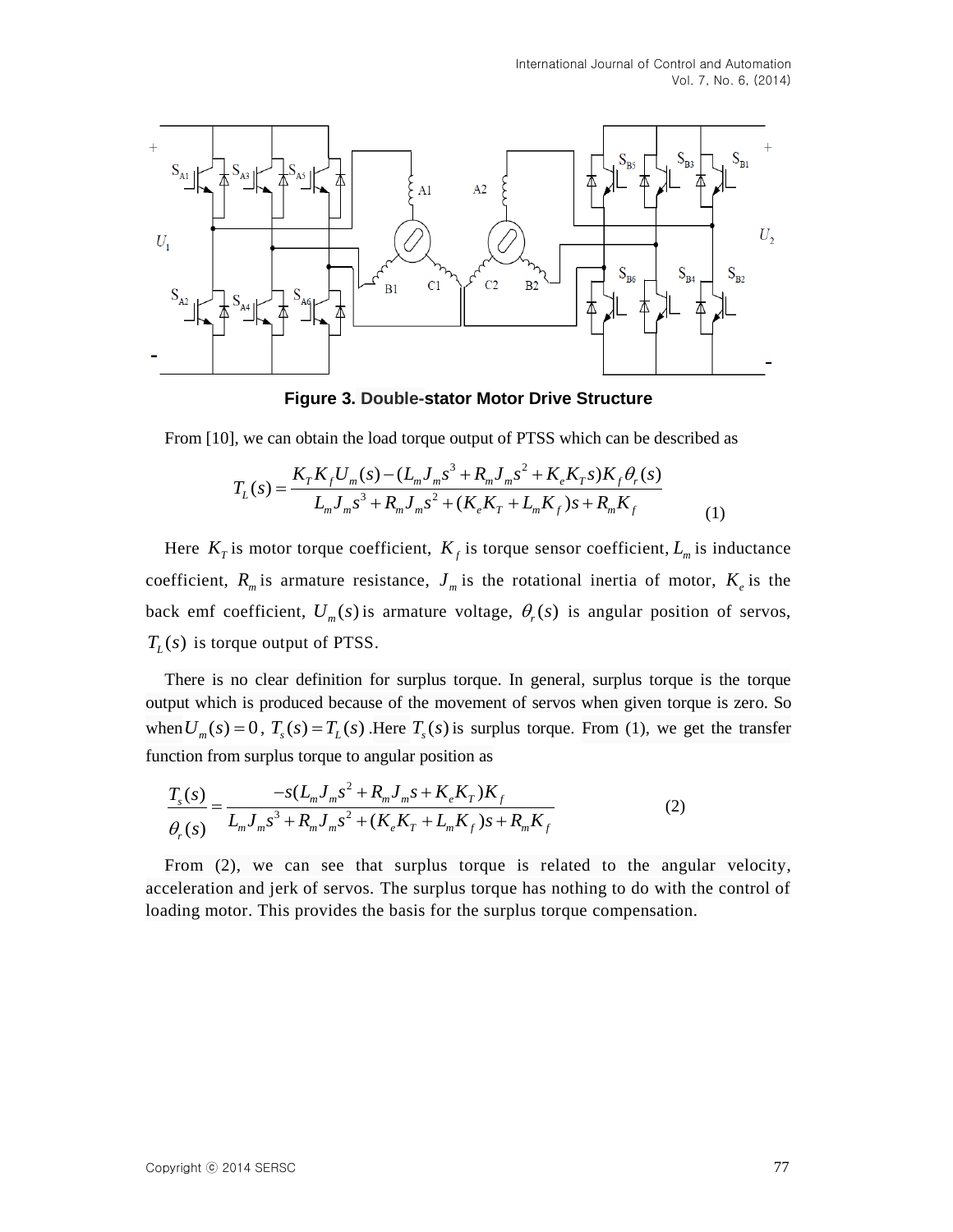## **3. Surplus Torque Model Identification Based on DFNN**

From (2), surplus torque can be written as  
\n
$$
T_s(s) = -\frac{1}{R_m K_f} [(K_e K_T + L_m K_f) T_s^k(s) + R_m J_m T_s^k(s) + L_m J_m T_s^k(s)]
$$
\n
$$
-\frac{K_f}{R_m K_f} [K_e K_T \mathcal{O}_r^k(s) + R_m J_m \mathcal{O}_r^k(s) + L_m J_m \mathcal{O}_r^k(s)]
$$
\n(3)

It can be seen from (3) that surplus torque system is a third-order dynamic system. It can

be described by NARMAX model as  
\n
$$
y(t) = f[y(t-1),..., y(t-n_y)] + g[x(t-1),..., x(t-n_x)]
$$
\n(4)

Here  $n_y = 3$ ,  $n_x = 3$ . The surplus torque system can be seen as six-input single-output dynamic systems. We use DFNN to identify the surplus torque model.

The structure of the DFNN is depicted in Figure 4. It is equivalent to a TSK model-based fuzzy system [11].



**Figure 4. the structure of the DFNN**

The learning algorithm is a hierarchical on-line self-organizing algorithm. Both the parameter and structure identification can be achieved quickly without initialization of parameters and structure. Algorithm flowchart is shown in Figure 5.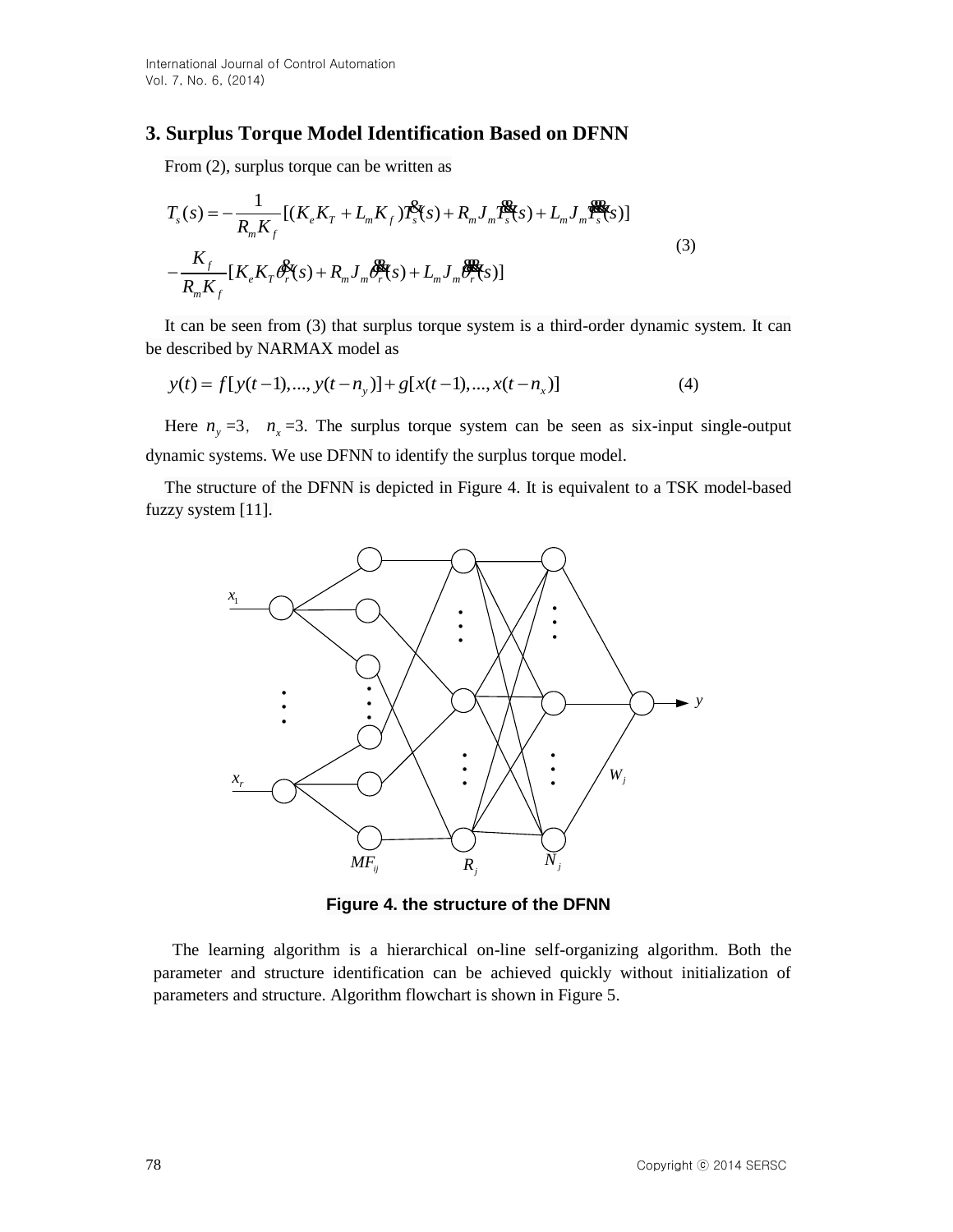

### **Figure 5. Algorithm Flowchart**

Here, the value  $k_e$  is chosen *a* priori according to the desired accuracy of the D-FNN. If  $||e_i|| > k_e$ , an RBF unit should be considered;  $k_d$  is the effective radius of the accommodation boundary. If  $d_{\min} > k_d$ , an RBF unit should be considered;  $\eta_i$  represents the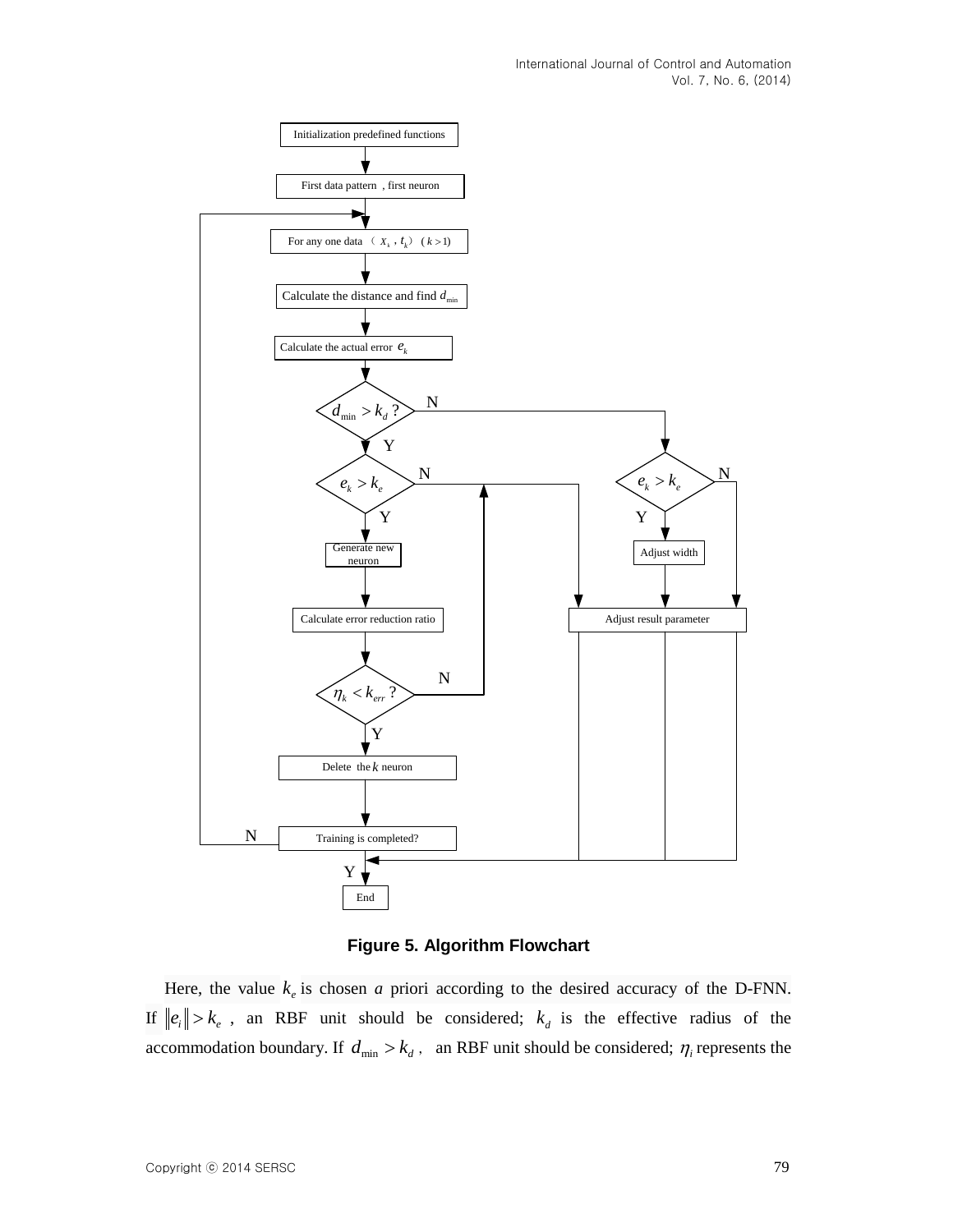significance of the *i* th RBF unit. If  $\eta_i < k_{err}$ , the *i* th RBF unit is deleted, where  $k_{err}$  is a preset threshold.



**Figure 6. Diagram of Surplus Torque Identification**

As shown in Figure 6, a variety of typical data are selected as training data as so the identification model is close to the actual system. In the paper, sinusoidal loading is taken as an example. Four different amplitudes and different frequencies of the sine function are selected as the input. The input and actual output became sample data. The result of identification is Figure 7 with 388 pairs as training data and 388 pairs as the test data.



(a) Comparison between model output; (b) the number of rules in identification and actual output

**Figure 7. Results of Identification**

The number of rules is 18. The Root Mean Square Error (RMSE) is 0.0162.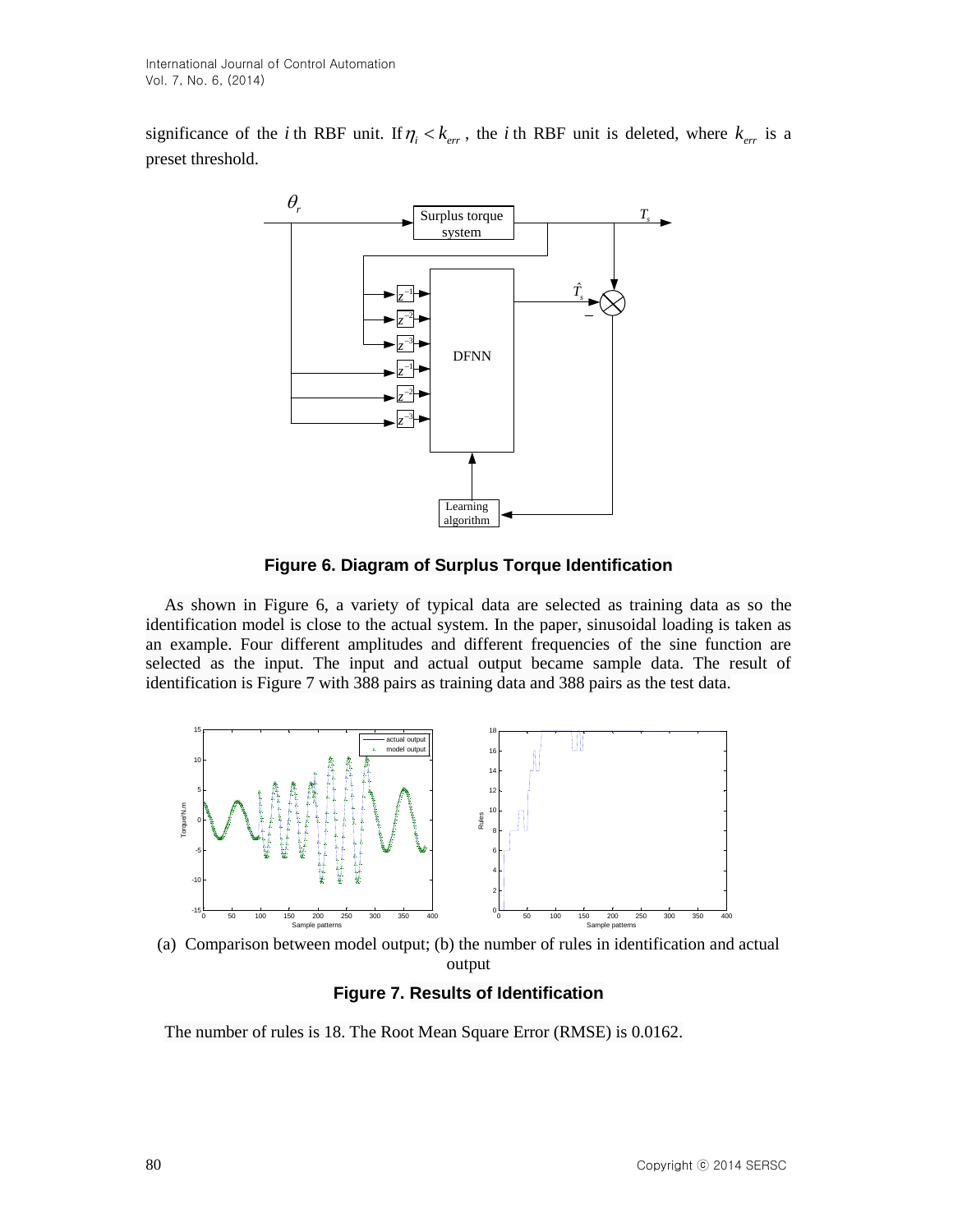## **4. System Control Strategy**

Taking into account nonlinear factors of the friction and characteristics of high-frequency loading, we adopt a neural network PID control strategy with high robustness and fast response [12].



**Figure 8. System Control Strategy**

In Figure 8, the input and output of PTSS are the input of RBF neural network identification (NNI). The network parameters of RBF are adjusted in real time based on the identification error. NNPID controller is a single neuron PID controller which adjusts the parameters of PID based on the error of system and Jacobian matrix output by RBF NNI. The surplus torque is estimated in real time and converted directly to the control signals of outer stator of double-stator motor which produces torque to compensate the surplus torque. The inner stator is looked as loading stator which is used to track the desired torque.

## **5. Simulation Results**

#### **3.1. Model validation**

To validate the model identified by DFNN, we set torque  $T = 0$ ,  $\theta_r(t) = 15 \sin 2\pi * 10 * t$ and control system open-loop. Simulation results are shown in Figure 9.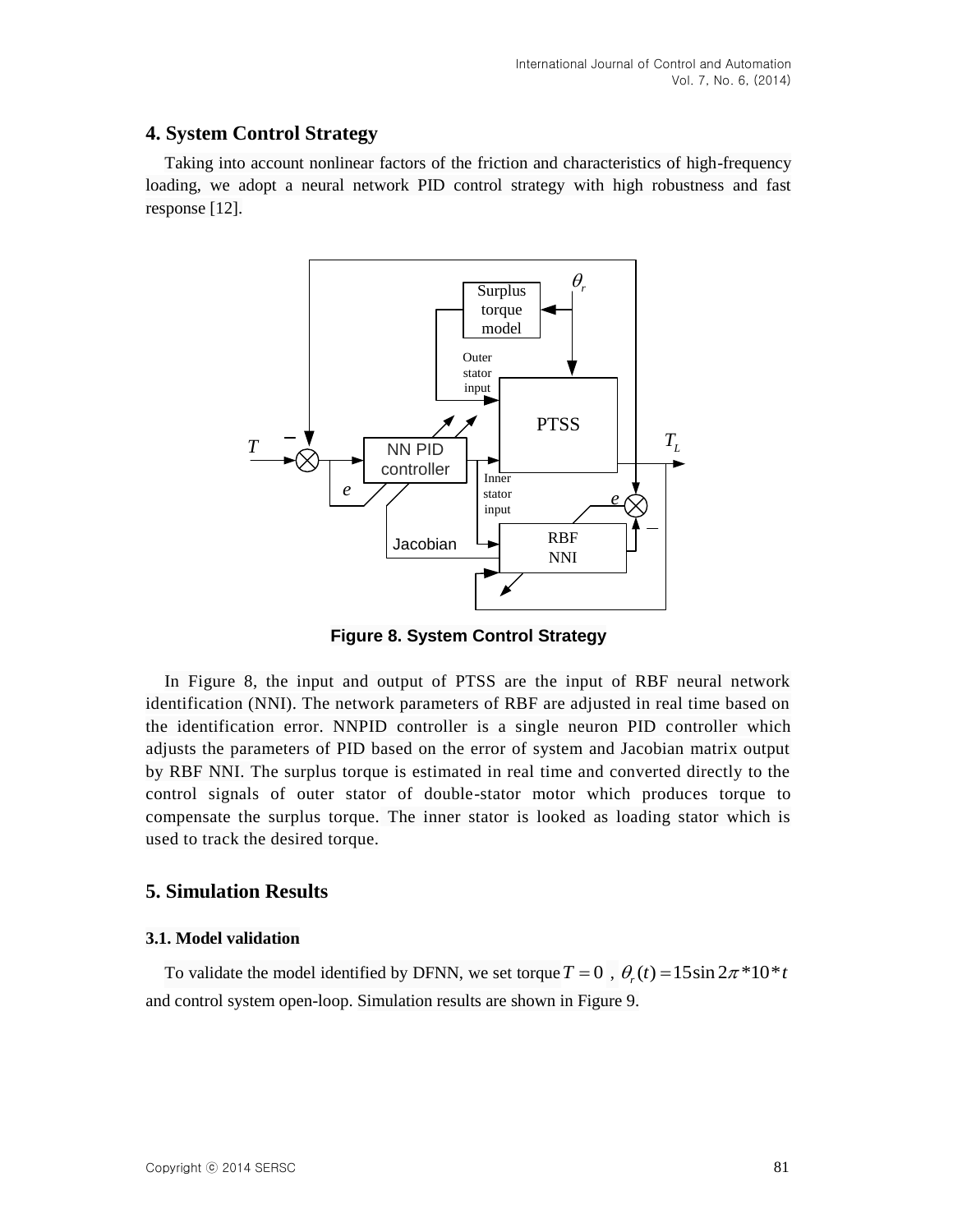

**Figure 9. Comparison between Model Output and Actual Output**

The generated surplus torque is 13N.m. The surplus torque error between the actual system and model is very small. This shows that identification of the model is very close to the real system.

### **3.2. Surplus torque suppression**

To validate surplus torque suppression by double-stator, we set torque  $T = 0$ ,  $(\theta_r(t)) = 15 \sin 2\pi * 10 * t$  and control system closed-loop. Simulation results are shown in Figure 10.



**Figure 10. Surplus Torque Suppression**

The max of generated surplus torque is 0.42N.m, down by 96.7%. This shows that the suppression effect is obvious.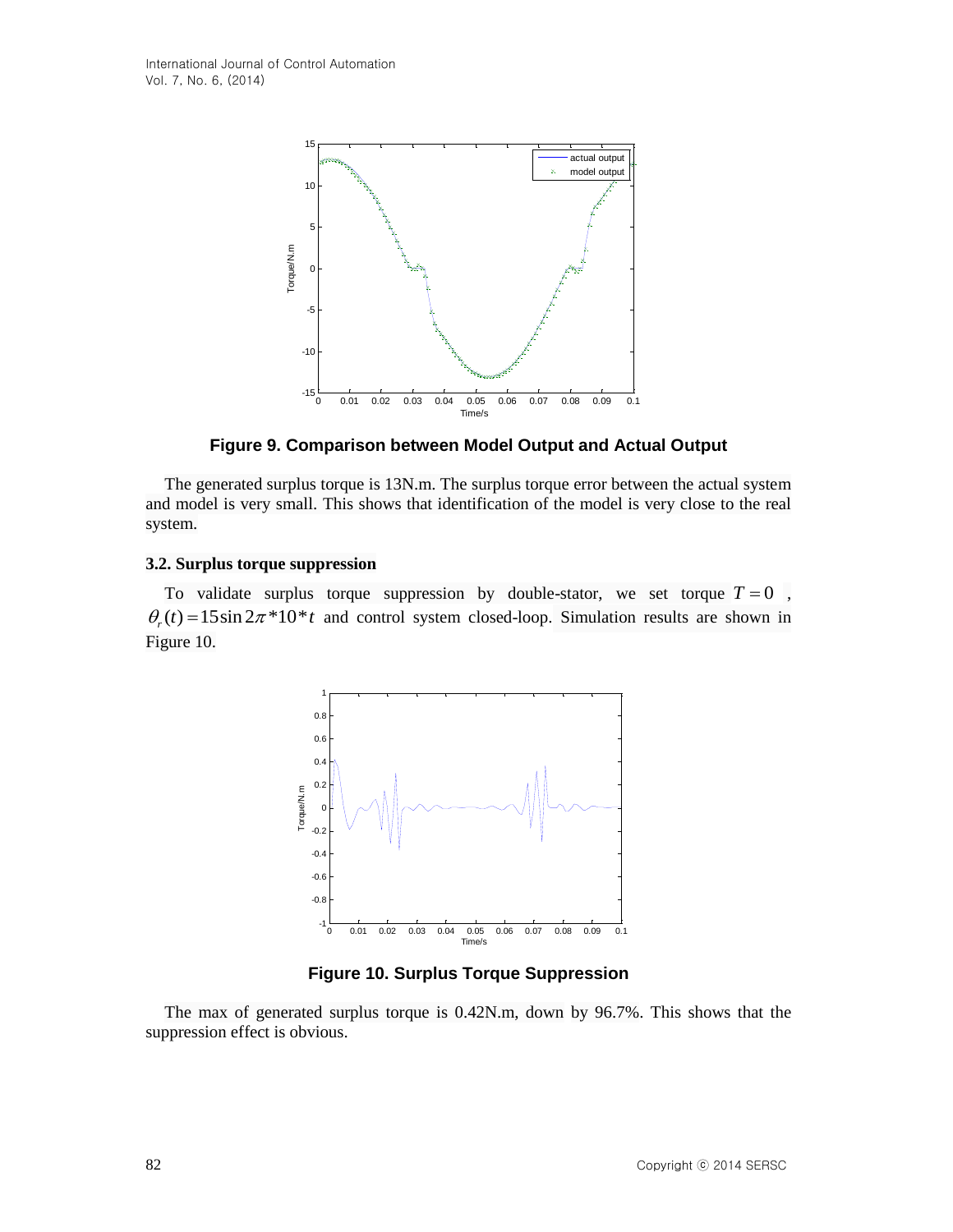#### **3.3. System Torque tracking response**

System Torque tracking response is shown in Figure 11, where  $T = 50\sin(2\pi * 10 * t)$ and  $\theta_r(t) = 15\sin(2\pi * 10 * t)$ .



**Figure 11. System Torque Tracking Response**

As we can seen from Figure 11 that the phase difference is less than 1 degree between the input toque and the output torque and the magnitude error between input torque and output torque is also very small which is below 4% of the input. This shows that the system loading at 10Hz is successful and the control strategy is successful.

### **6. Conclusion**

The surplus torque model identified by DFNN is very close to the actual system. The method that outer stator is used directly to compensate surplus torque helps to eliminate the effects of the surplus torque on the system and maintain the stability of high-frequency system. NNPID controller which adjusted the parameters in real time according to the Jacobian information and system error ensures the stability, rapidity and precision of servo system. Simulation shows that compensation control largely eliminates the surplus torque, that system performance is improved and that the control strategy is successful.

### **Acknowledgements**

The authors would like to appreciate the support of National Natural Science Foundation of China (51077025).

### **References**

- [1] F. Qiang, "Research on design method for passive torque servo control system and its application", Harbin Institute of Technology, **(2006)**, pp.71-73.
- [2] L. Guo and Z. J Weng, "Research on Electric Load System by Double-loop Control", Computer Simulation, vol. 28, no. 3, **(2011)**, pp. 52-53.
- [3] H. Yong and S. Li, "Research on Synchronous Control for Electric Load Simulator", Journal of Projectiles, Rockets, Missiles and Guidance, vol. 30, no. 2, **(2010)**, pp. 42-44.